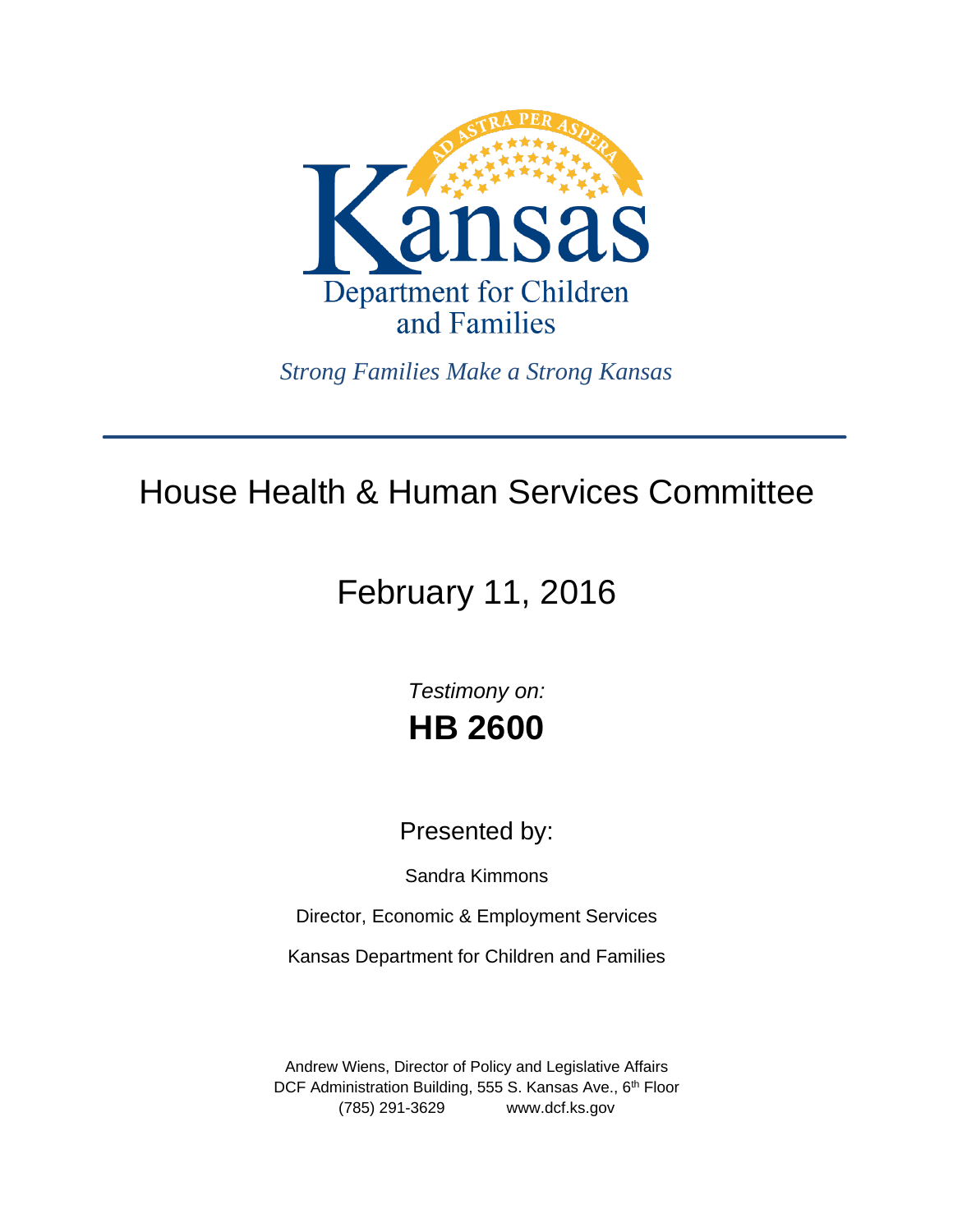#### **Testimony of:**

 Sandra Kimmons, Director of Economic & Employment Services Kansas Department for Children and Families Topeka, Kansas

#### **Testimony on:**

HB 2600

## **Chair Hawkins, Vice Chair Dove, Ranking Member Ward and Members of the Committee:**

I am Sandra Kimmons, Director of Economic & Employment Services within the Kansas Department for Children and Families (DCF). Thank you for the opportunity to be here today, to talk about HB 2600.

DCF instituted several employment-focused policy changes in the 2015 Kansas Hope, Opportunity and Prosperity for Everyone (HOPE) Act that was signed into law in April, following overwhelming support in the Kansas Legislature. The Kansas HOPE Act was the most comprehensive welfare reform legislation passed by any state in the nation, and was designed to codify existing DCF reforms and enact additional measures to strengthen welfare to work policies. The 2016 provisions under consideration today in HB 2600 are a continuation of this comprehensive welfare reform. The reform measures promote system integrity and ensure appropriate and responsible use of taxpayer dollars. Additionally, the bill codifies some current policies to support work, which provides dignity and purpose to our clients. This legislation solidifies the agency's policies in statute, allowing for legislative input and transparency. The most effective path out of poverty is employment. These policy changes have proven effective getting individuals back to work, helping them develop their skills to maintain employment, and giving them the tools they need to support their families.

## **Background**

## **Supplemental Nutrition Assistance Program (SNAP)**

The United States Department of Agriculture's (USDA) Supplemental Nutrition Assistance Program (SNAP), formerly known as the Food Stamp program, provides food benefits to qualifying low-income households with income up to 130 percent of the federal poverty level. Work requirements for able-bodied adults without dependent children (ABAWDs), ages 18 to 49, were included in the original Kansas HOPE Act that codified a 2013 agency policy change. The rate of employment of this group of people on SNAP tripled from July to September 2013, compared to February to April 2014. Additionally, nearly half of the adults who cycled off the program for the work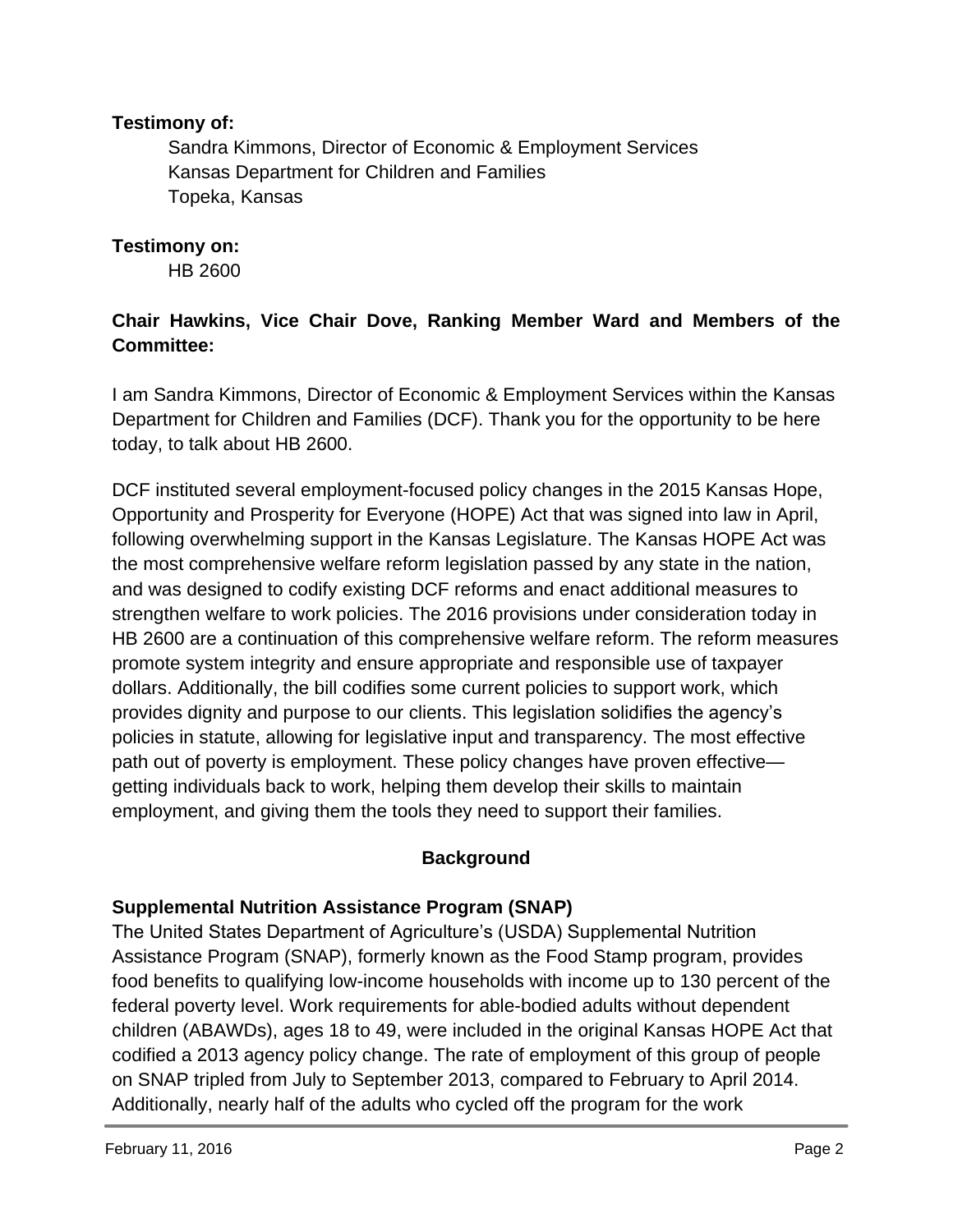requirements were employed the quarter following disenrollment. Within one year of the time limit being implemented, the incomes of these clients had more than doubled—an increase of 127 percent on average. The average income among working able-bodied adults who left the program in December 2013 is now above the poverty line.

To build upon this remarkable progress for Kansans in need, the provisions in this year's act include work requirements for all non-exempt food assistance recipients. These requirements include work registration, participation in an assigned employment and training program, acceptance of a suitable employment offer, and not voluntarily quitting a job of at least 30 hours per week.

These policy changes improve people's lives, restoring to them the dignity and purpose of work.

## **Program Integrity**

## **Lottery Winnings**

HB 2600 will also give the DCF Secretary authority to crosscheck lottery winners receiving TANF cash assistance, food assistance and child care subsidy assistance. In an effort to ensure program integrity and provide assistance only when needed, lottery winners with prize winnings of more than \$10,000 in a month would be required to verify their income and resources to ensure they still meet eligibility criteria for assistance programs.

## **Replacement Cards**

DCF will also monitor excessive benefit card replacements to make appropriate referrals to the agency's fraud investigation unit. Excessive replacements of the Kansas Benefits Card may be an indicator of an intentional program violation involving the individual's account. One purpose of the referral to the fraud investigative unit is to determine the nature and cause for the excessive replacement card requests and, if fraud is not suspected, to provide the household with education regarding how to properly manage its benefits card.

## **Assistance Applicant Identity Verification**

The bill will require that all adults applying for assistance in the household verify their identity. Current policy only requires verification of the adult applying for the entire household. This will reduce fraud cases by ensuring that the individuals listed on the application are who they say they are. This will help ensure proper assistance planning and strengthen both program and data integrity.